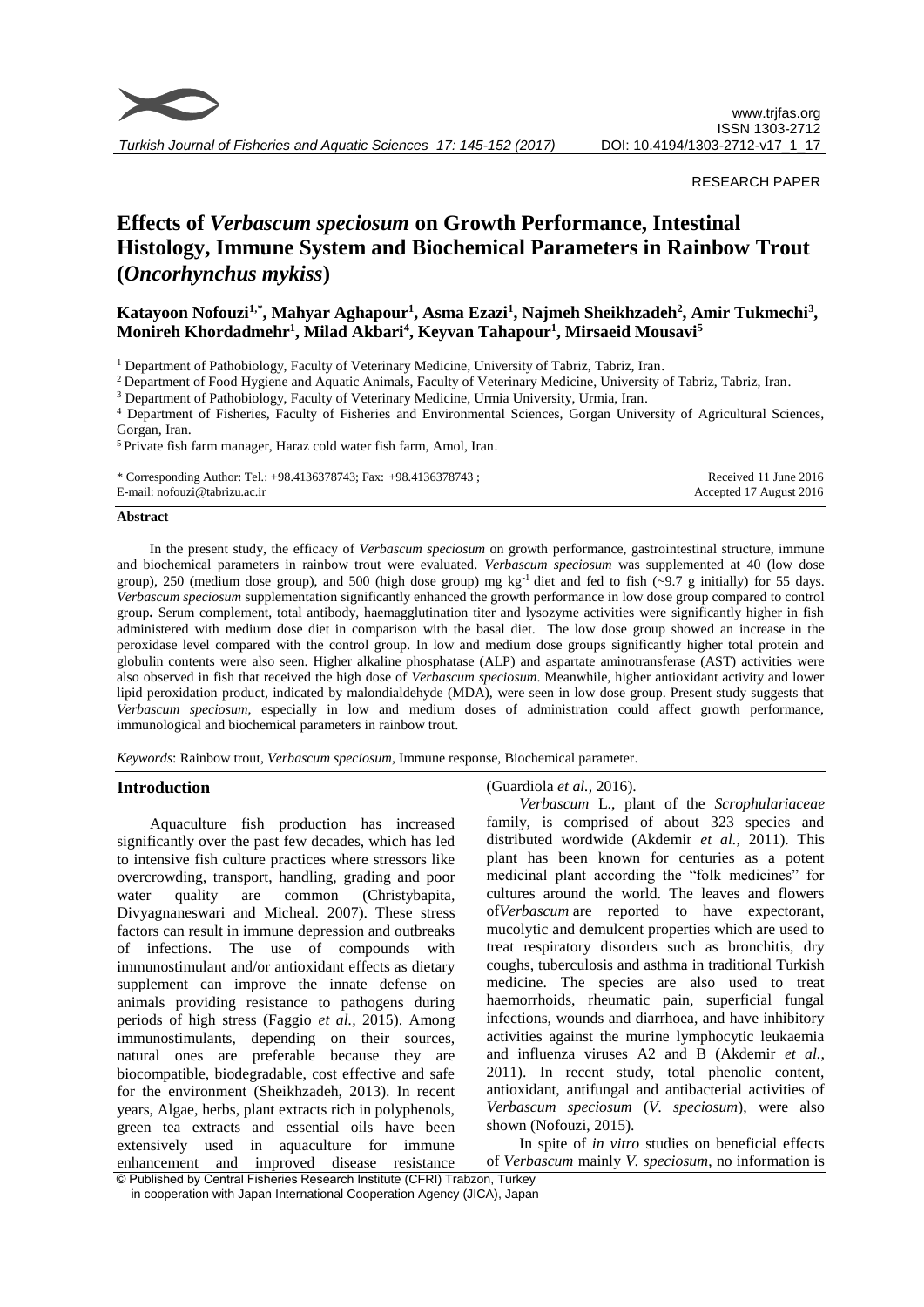available on the possible effect of this herb on fish species. In fact, measuring the immunological and biochemical parameters in fish species treated with herbal derivatives may be a good method to evaluate the possible effects of an herbal drug on fish health (Faggio *et al.,* 2014). Therefore, the aim of this study was to assess the effect of *V.speciosum* on growth performance, gastrointestinal structure, some nonspecific immune responses and blood biochemistry in juvenile rainbow trout.

## **Materials and Methods**

## **Fish**

Three hundred and sixty fingerling rainbow trout  $(9.7 \pm 0.3$  g mean weight) were taken from a local fish farm in Amol, Iran. Fish were randomly placed in twelve indoor cement tanks  $(2 \times 0.34 \times 0.35 \text{ m})$  for eight days for adaptation to the experiment conditions. Each tank was constantly provided with oxygenated free-flowing river water with following characteristics: flow rate  $0.9 \, 1 \, \text{s}^{-1}$ , water temperature  $13 \pm 1$ °C, pH 7.8, dissolved oxygen>8 ppm, NH<sub>3</sub> <0.01 mg  $l^{-1}$ , NO<sub>2</sub> <0.1 mg  $l^{-1}$  and hardness 275 mg  $l^{-1}$ <sup>1</sup>. During the experiment, fish were fed with commercial pelleted diet (Faradaneh, Iran) at 3.5% of body weight daily and five times a day. Analysis of basal diet is shown in Table 1.

## **Experimental Design**

The air-dried leaves of *Verbascum speciosum* which were collected from wild nature of Mahabad (West Azerbaijan, Iran) were used. Plant was botanically identified in herbarium of the Pharmacy faculty, Tabriz University of medical sciences (Tabriz, Iran) under code number 16696-tbz fph. Experimental conditions were designed as previously described by previous study (Nootash *et al.,* 2013). In brief, 40, 250, and 500 mg of grounded material were added to one kg of basal pellet. In order to reinforce adhesion of particles to the pelleted diet, 20 ml of fish oil was sprayed on one Kg of feed. The control diet was similarly modified by spraying 20 ml fish oil kg<sup>-1</sup> on the pellet. The *V. speciosum* supplemented feed was separately preserved in tightly closed plastic bags in cold and dry climate until they were used in the feeding trials. Fish were distributed into four groups in triplicates, with 30 fish per tank and fed with experimental diets for 55 days.

**Table 1** Composition of the basal diet used during the study

#### **Fish Performance**

On day 40 and 55 of trial, all fish in each tank were anesthetized into clove oil bath  $(50\mu l l^{-1})$ . Then, growth parameters including total body weight and length and specific growth rate (SGR) were measured according to the given equations:

## SGR= 100 (lnW2 -W1)/T

Where W1, W2, T accounted for the initial weight, final weight and number of days in the feeding trial, respectively.

## **Sample Collection**

According to the experimental plan sampling was conducted on day 40 and 55 post-feeding. After 24 h starvation, 10 fish from each tank were anaesthetized in a clove oil bath  $(50 \mu L^{-1})$  and blood was collected from the caudal vein. Fish blood was allowed to clot at room temperature for 1 h and was stored in a refrigerator overnight. The clot was then centrifuged at 1500 g for 5 min. The serum was collected and stored in sterile Eppendorf tubes at - 20°C until used for assays. It must be noted that all sampling fish for immunological parameters were removed from study after blood collection.

#### **Gastrointestinal Histological Parameters**

Intestine and pyloric caeca were collected from four fish in each tank on day 40 and 55 of the trial. It must be mentioned that sampling fish for histology was in addition to the fish used for other parameters. After necropsy, macroscopic observations were performed. Histological samples were prepared according to previous study (Sheikhazdeh *et al.,* 2016).

#### **Serum Immunological Parameters**

#### **Lysozyme Activity**

The activity of serum lysozyme was determined using turbidometric assay previously published by Andani *et al* (2012) using *Micrococcus lysodiekticus* (Sigma) as lysozyme sensitive bacterium. The serial dilutions of hen egg white lysozyme (Sigma) were prepared in 0.1 M of phosphate-citrate buffer (pH 5.8) and served as the standard. The serum samples (25µl)

| Proximate analysis (%) | SFT <sub>2</sub> | SFT <sub>3</sub> | FFT <sub>1</sub> | FFT <sub>2</sub> |
|------------------------|------------------|------------------|------------------|------------------|
| Dry matter             | 89               | 89               | 89               | 89               |
| Crude protein          | 46               | 46               | 40               | 40               |
| Crude lipid            | 14               | 14               | 16               | 16               |
| Ash                    | 10               | 10               | 10               | 10               |
| Fiber                  |                  |                  | 3.5              | 3.5              |
| Phosphorous            |                  |                  |                  |                  |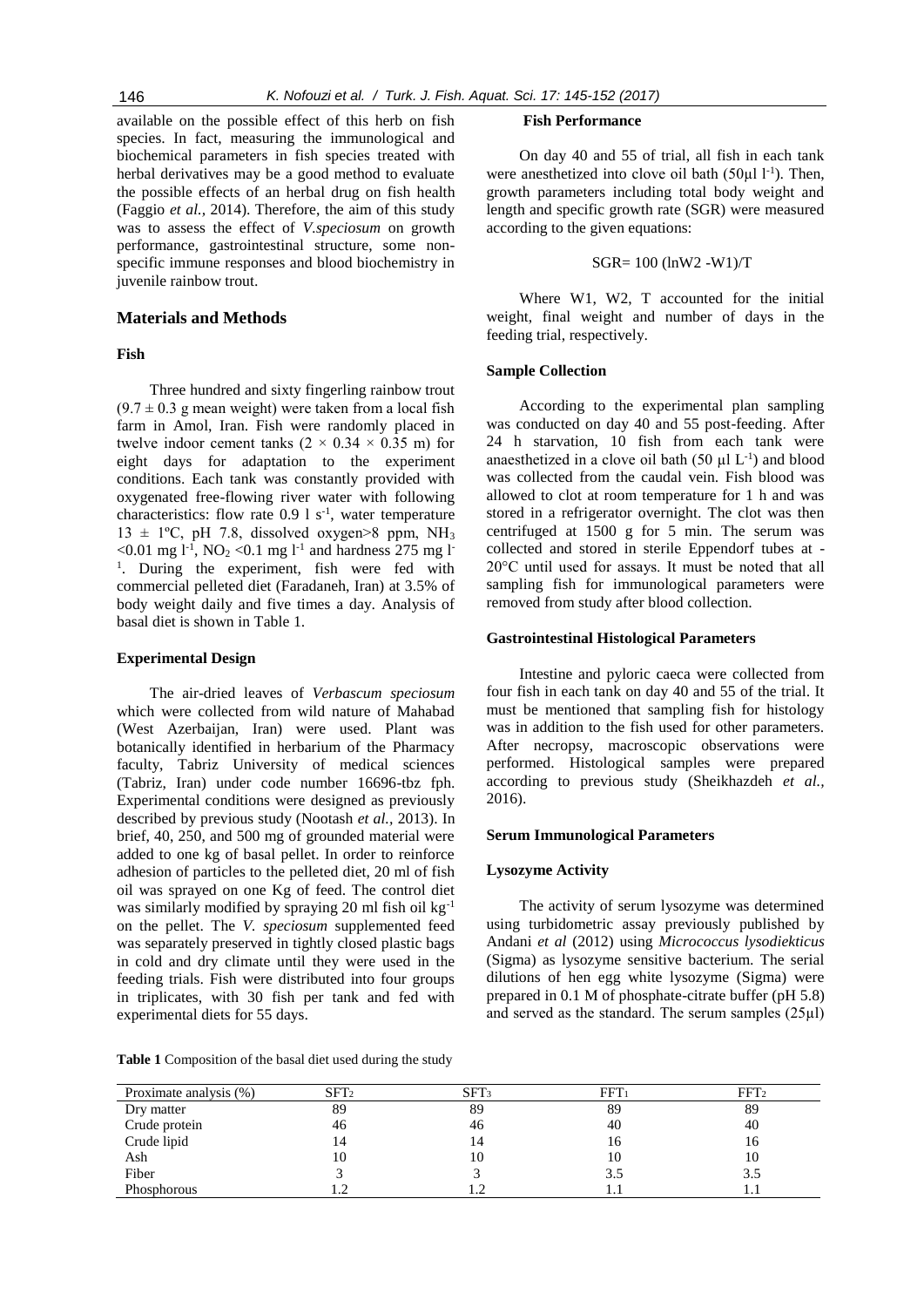along with diluted lysozyme (25µl) were transferred into wells of a 96-well plate in triplicate. Then, *M. lysodiekticus* suspension (75µg ml<sup>-1</sup>) already made in the same buffer was added to all wells. Following repeated shaking, the changes in optical density were monitored every 30 s for 5 min at 450 nm at 20ºC using an ELISA reader. The lysozyme activity of the sample was determined and expressed as  $\mu$ g ml<sup>-1</sup> serum.

## **Complement Activity**

Alternative complement activity was assessed using Rabbit Red Blood Cells (RaRBC) according to Andani *et al* (2012) procedure. Following washing of the RaRBC three times, the absolute lysis value was prepared by adding 100µl of the RaRBC to 3.4 ml distilled water. The lysate was then exposed to cold centrifugation and the turbidity of the aqueous phase was determined at 414 nm wavelength by a spectrophotometer (Awareness, USA). Subsequently, the serum specimens were diluted in the buffer and 250µl of adjusted volume sera was added to 100µl of RaRBC in test tubes. The prepared solution was kept at room temperature for 90 min with repeated mixing. Then, 3.15 ml of NaCl solution (0.85%) was added to all samples and the tubes were centrifuged for 10 min and the absorbance of the supernatant was quantified again. The level of cell lysis was determined and haemolysis curve was drawn through plotting the haemolysis degree against the volume of serum added on a log/log-scaled graph. The volume producing 50% haemolysis (ACH50) was considered for determining the complement activity of the serum samples and the number of ACH50 was expressed as Units  $ml^{-1}$ .

#### **Serum Total Antibody Level**

Serum total immunoglobulin was measured according to Siwicki*,* Anderson and Rumsey. 1994. Following dilution of serum samples with 0.85% NaCl, total protein was estimated by Bradford method. One hundred µl of total serum samples was mixed with an equal volume of polyethylene glycol solution (Sigma) in a 96-well tissue plate. After 2 h incubation at 25º C, plate was spun by cold centrifugation at 5000g. The liquid phase was further diluted and the protein level was determined by Bradford method. This value was deducted from the total protein level and the result was considered as the total immunoglobulin concentration of the serum expressed as mg/ml.

## **Serum Haemagglutination (HA) Titre**

Serum HA titre was measured according to Saurabh *et al* (2010). Briefly, a double serial dilution of the inactivated sera (56°C for 20 min) was made in PBS (with  $Ca^{2+}$  and Mg<sup>2+</sup>), and then 50 µL of 1%

Chicken RBC (CRBC) was added to each well of the microtitre plate and incubated for 1h at 37ºC. The HA titre was defined as the last dilution of serum showing minimal positive agglutinin. Values are expressed as reciprocal of the HA titre.

## **Peroxidase Activity**

The peroxidase activity in serum specimens was assayed according to Cuesta *et al* (2005). In brief, 30µl of serum was diluted with 120 µl of Hank's buffer (HBSS) without Ca or Mg in 96-well plates. 50 µl of substrates buffer containing 20 mM TMB and 5 mM H2O2 were added to the above. The enzymatic reaction was stopped after 2 min by adding 50µl of 2 M sulphuric acid and the OD value was measured at 450 nm using a microplate reader. Standard samples without serum were served as blank. The activity of peroxidase enzyme was defined as U mg-1 serum proteins

#### **Serum Biochemical Parameters**

Serum biochemical metabolites including protein, globulin and cholesterol levels and activity of some liver enzymes including aminotransferase (AST), alkaline phosphatase (ALP), and alanine aminotransferase (ALT) were evaluated by commercial kits and a biochemical automated analyzer (Sheikhzadeh *et al.,* 2012). Total antioxidant activity (Randox Laboratories Ltd.) was determined in the serum specimens using ferric reducing ability of plasma (FRAP) assay. The malondialdehyde (MDA) level in the serum was measured using the thiobarbituric acid test based on previously established procedure (Sheikhzadeh *et al.,* 2012). MDA level was expressed as nmol  $dl^{-1}$  of serum.

## **Statistical Analysis**

Analysis of variance (ANOVA) and LSD tests were run to compare different treatments using the SPSS 22. The mean and standard errors were calculated for each treatment. The accepted level of significance was  $P \le 0.05$ .

## **Results**

On day 40, fish fed low dose of *V.speciosum* had significantly higher weight than fish in control group. Fish length for fish in different experimental groups had no significant differences on days 40 and 55. Moreover, SGR was significantly enhanced in fish fed low dose of herb in comparison with control group (Table 2).

In post-mortem examination, no relevant gross lesions or microscopic changes were noticed in fish intestine and pyloric caeca in all groups. Light microscopy of fish intestine and pyloric caeca also showed normal appearance in all groups. In fish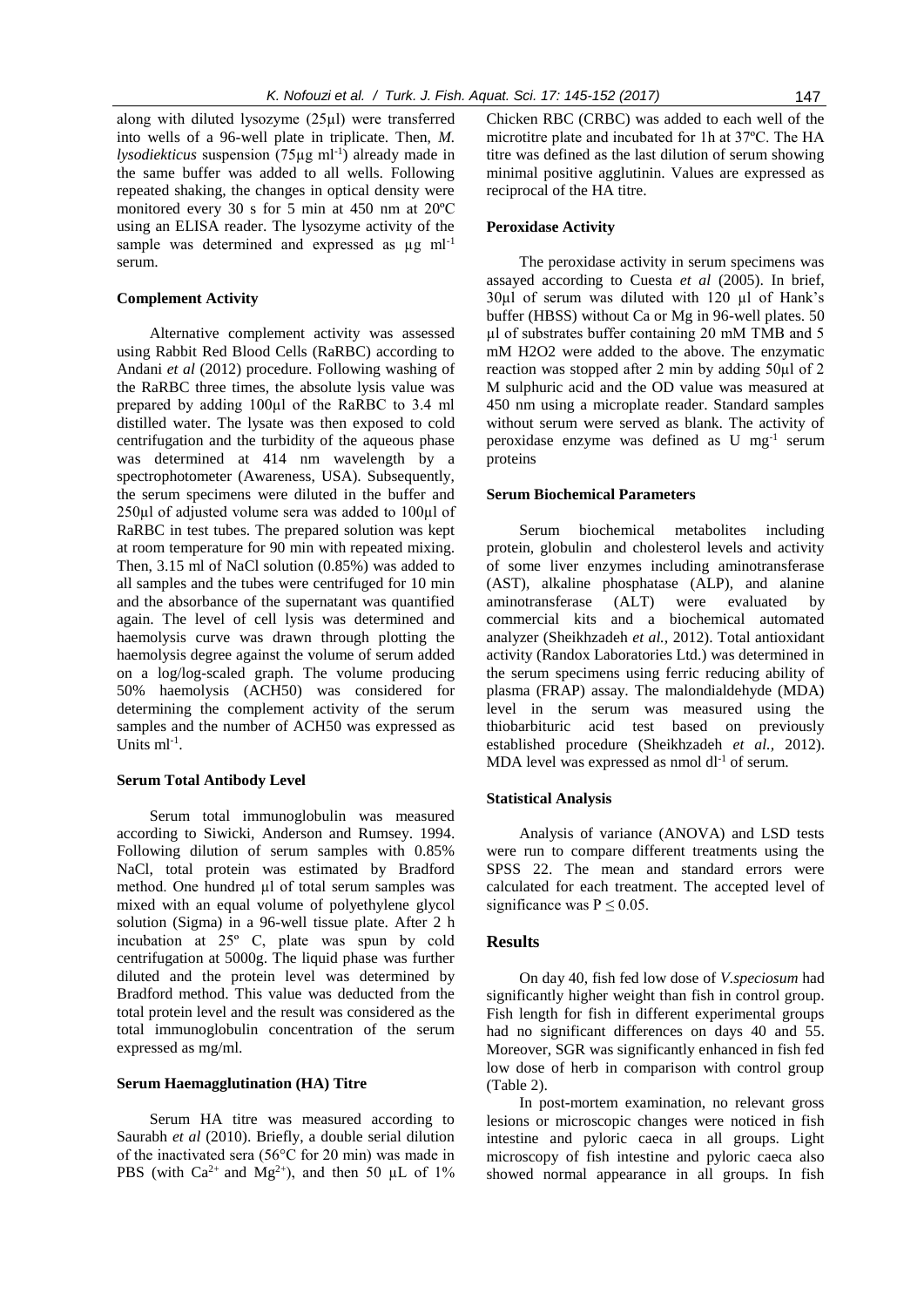intestine and pyloric caeca, the epithelial goblet cell percentage, villus thickness and length in fish intestine did not change during this experiment. In pyloric caeca, fold length and thickness appeared to be in the same condition in all groups (Table 3-4).

Lysozyme activity showed significant elevations in group fed diet supplemented with middle dose of *V.speciosum* in comparison with control group while on day 55; no significant difference (P>0.05) between different groups was noted. On days 40 and 55, complement titer showed a significant elevation in group fed diet supplemented with middle dose of *V. speciosum* in comparison with control group. Meanwhile, dietary intake of *V.speciosum* in middle treatment group increased the serum total antibody content on day 40 of feeding trial whereas no significant changes were noted in total antibody content on day 55 of trial. On day 40, no significant differences in hemagglutination titer was observed among all groups. However, hemagglutination titer on day 55 of trial was significantly higher in group fed diet supplemented with middle dose of *V.speciosum* compared with control group. Fish in group fed diet supplemented with low dose of *V.speciosum* exhibited higher peroxidase content on day 40. On day 55, peroxidase content did not show any significant differences between different groups (Table 5).

On day 40, serum total protein and globulin levels showed significant increase in fish fed diet supplemented with low and medium doses of *V.speciosum* compared with the control group but on day 55, these metabolites were similar between all groups. In the current study, serum cholesterol level in fish fed diet supplemented with middle dose of *V.speciosum* was significantly lower than that of control group on day 40, whereas on day 55, cholesterol level in fish serum did not show any significant differences between different groups (Table 6).

ALP and AST levels of the fish fed diet supplemented with high dose of *V.speciosum* were significantly higher compared with those fed control diet on day 55 of feeding trial. Meanwhile, dietary intake of *V.speciosum* had no significant impact on ALT level in treatment groups compared to control group on days 40 and 55 of trial (Table 7).

Fish fed low dose of herb showed significant increase on antioxidant activity on day 40. Meanwhile, Antioxidant activity in all treatment groups remained unchanged on day 55. Serum lipid peroxidation product of fish fed low dose of *V.speciosum* was considerably lower than that of fish fed control diet on day 55 of feeding trial (Table 8).

**Table 2.** Growth performance in rainbow trout after feeding different doses of *Verbascum speciosum*

| Verbascum speciosum in diet                                                                                            | Final weight $(g)$ |                  |                  | Final length (cm) | Specific growth rate |                 |
|------------------------------------------------------------------------------------------------------------------------|--------------------|------------------|------------------|-------------------|----------------------|-----------------|
|                                                                                                                        | Day 40             | Day 55           | Day 40           | Day 55            | Day 40               | Day 55          |
| Control                                                                                                                | $20.44 \pm 0.86$   | $36.99 \pm 1.16$ | $14.90 \pm 0.24$ | $16.01 \pm 0.18$  | $5.97 \pm 0.21$      | $6.06 \pm 0.04$ |
| $40 \,\mathrm{mg} \,\mathrm{kg}^{-1}$                                                                                  | $27.52 \pm 2.70^*$ | $42.18 \pm 6.01$ | $15.33 \pm 0.22$ | $16.56 \pm 0.74$  | $7.25 \pm 0.29^*$    | $6.12 \pm 0.43$ |
| $250 \,\mathrm{mg} \,\mathrm{kg}^{-1}$                                                                                 | $20.10 \pm 1.31$   | $34.83 \pm 2.24$ | $14.14 \pm 0.27$ | $15.60 \pm 0.30$  | $5.89 \pm 0.57$      | $5.94 \pm 0.26$ |
| $500 \,\mathrm{mg} \,\mathrm{kg}^{-1}$                                                                                 | $21.18 \pm 1.10$   | $42.98 \pm 2.37$ | $14.63 \pm 0.27$ | $16.65 \pm 0.34$  | $6.25 \pm 0.34$      | $6.39 \pm 0.18$ |
| Dete are mean $\pm$ CEM. These within a solumn supercovinted by different letters are significantly different (D<0.05) |                    |                  |                  |                   |                      |                 |

Data are mean  $\pm$  SEM. Those within a column superscripted by different letters are significantly different (P<0.05).

**Table 3.** Intestinal morphology of rainbow trout after feeding different doses of *Verbascum speciosum*

| Intestine                              | Villus length $(\times 100\mu)$ |                 | Villus thickness $(\times 100\mu)$ |                 | Goblet cell (%) |                |
|----------------------------------------|---------------------------------|-----------------|------------------------------------|-----------------|-----------------|----------------|
| Days post challenge                    | 40                              | 55              | 40                                 | 55              | 40              | 55             |
| Control                                | $3.65 \pm 0.46$                 | $4.08 \pm 0.58$ | $1.35 \pm 0.13$                    | $1.16 \pm 0.21$ | $30.6 \pm 2.8$  | $29.7 \pm 3.5$ |
| $40 \text{ mg kg}^{-1}$                | $3.04\pm0.45$                   | $4.12 \pm 0.7$  | $1.14 \pm 0.1$                     | $1.2 \pm 0.14$  | $25.1 \pm 6.3$  | $18.5 \pm 3.9$ |
| $250 \,\mathrm{mg} \,\mathrm{kg}^{-1}$ | $4.2 \pm 0.3$                   | $3.26 \pm 0.52$ | $1.03 \pm 0.06$                    | $1.05 \pm 0.06$ | $39.9 \pm 12.4$ | $21.8 \pm 3.4$ |
| $500 \,\mathrm{mg} \,\mathrm{kg}^{-1}$ | $4.46\pm0.88$                   | $4.49 \pm 0.61$ | $1.26 \pm 0.08$                    | $1.21 \pm 0.12$ | $27.3 \pm 4.8$  | $28.2 \pm 5.6$ |

Data are mean  $\pm$  SEM. Those within a column superscripted by different letters are significantly different (P<0.05).

**Table 4.** Pyloric caeca morphology of rainbow trout after feeding different doses of *Verbascum speciosum*

| Pyloric caeca                          | Fold length<br>$(\times 100\mu)$ |                 | Fold thickness<br>$(\times 100\mu)$ |                  | Goblet cell (%) |                 |
|----------------------------------------|----------------------------------|-----------------|-------------------------------------|------------------|-----------------|-----------------|
| Days post challenge                    | 40                               | 55              | 40                                  | 55               | 40              | 55              |
| control                                | $3.85 \pm 0.95$                  | $4.15 \pm 0.54$ | $1.2 \pm 0.073$                     | $1.21 \pm 0.079$ | $7.37 \pm 1.59$ | $6.8 \pm 1.75$  |
| $40 \text{ mg kg}^{-1}$                | $2.76 \pm 0.37$                  | $3.43 \pm 0.49$ | $1 \pm 0.063$                       | $1.11 \pm 0.047$ | $18.41\pm 6.49$ | $5.99 \pm 2.42$ |
| $250 \,\mathrm{mg} \,\mathrm{kg}^{-1}$ | $3.08 \pm 0.48$                  | $5.16 \pm 1.07$ | $1.16 \pm 0.067$                    | $1.05 \pm 0.042$ | $9.58 \pm 1$    | $8.3 \pm 1.78$  |
| 500 mg $kg^{-1}$                       | $3.84 \pm 0.48$                  | $4.53 \pm 0.81$ | $1.18 \pm 0.066$                    | $1.28 \pm 0.087$ | $8.85 \pm 2.71$ | $4.37 \pm 1.46$ |

Data are mean  $\pm$  SEM. Those within a column superscripted by different letters are significantly different (P<0.05).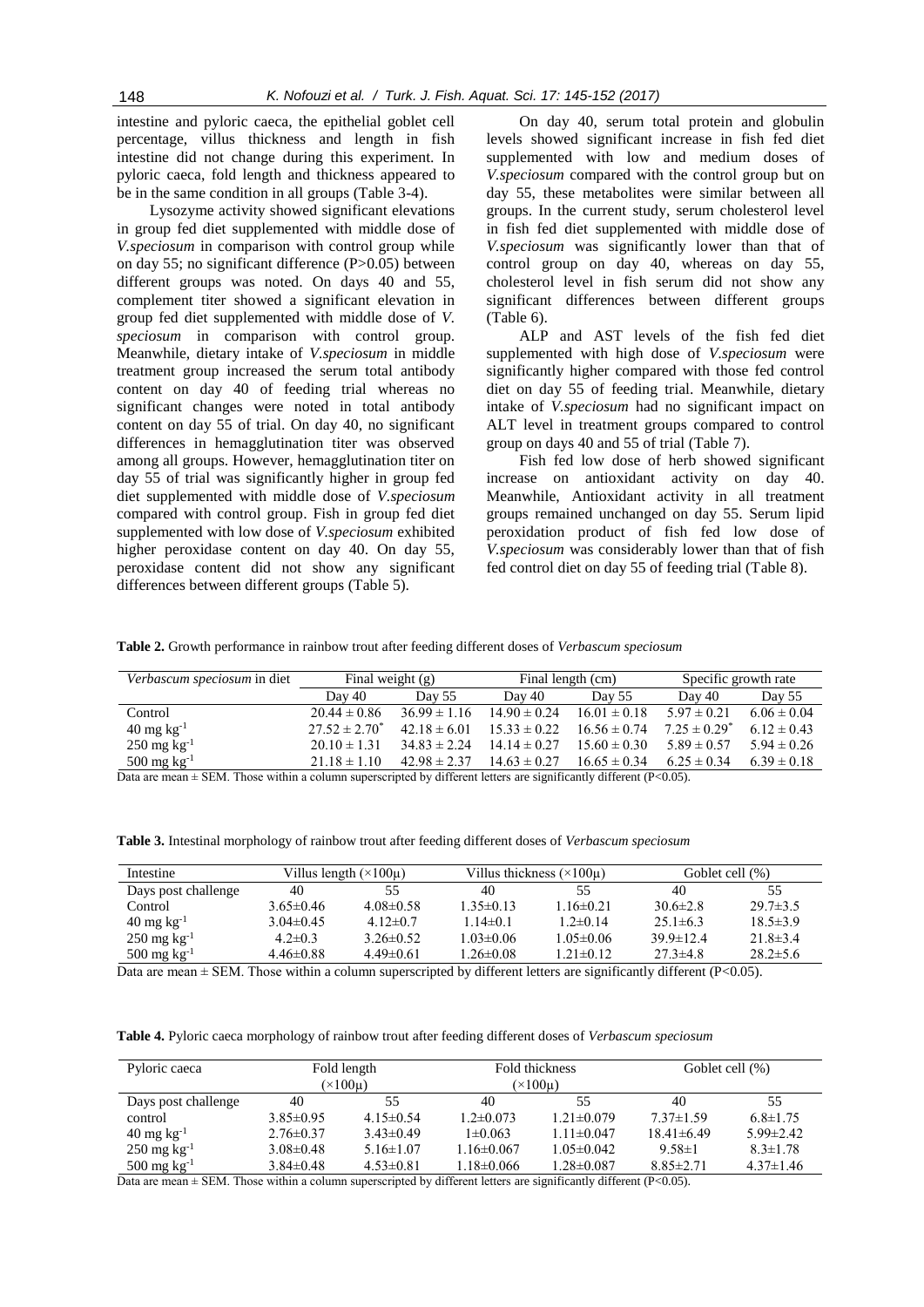## **Discussion**

Results of the present study showed that *V.speciosum* in rainbow trout diet augmented the growth performance, biochemical and immunological parameters even though histological examination of fish gastrointestine was not significantly affected by the experimental diets. Improvement in growth parameters was just noted in low dose group on day 40 of trial even though slight improvement was noted on day 55 of sampling. In fish species, improvement in growth performance could be related to better nutrient digestibility and absorption, improved

digestive enzymes and maintaining the function and structure of the small intestine, leading to an increased digestive capacity of the gut (Sheikhazdeh *et al.,* 2016). In the current study, no significant changes were seen in gastrointestinal histology in different treatment groups. Therefore, comparing the effects of intestinal morphology with growth performance, it is clear that different mechanisms except enhancement in structure of the small intestine could result in better performance in low dose group.

The non-specific defense mechanisms of fishes include neutrophil activation, production of peroxidase and oxidative radicals, haemagglutination

**Table 5** Immunological parameters in rainbow trout serum after feeding different doses of *Verbscum speciosum*

| Verbascum                              |             | Complement titer   | Total antibody    |            | Haemagglutination |            | Lysozyme activity         |             |            | Peroxidase         |
|----------------------------------------|-------------|--------------------|-------------------|------------|-------------------|------------|---------------------------|-------------|------------|--------------------|
| speciosum in diet                      |             | (units $ml^{-1}$ ) | $(mg \; ml^{-1})$ |            | titer             |            | $(\mu g \text{ ml}^{-1})$ |             |            | $(450 \text{ nm})$ |
|                                        | Day 40      | Day 55             | Day 40            | Day 55     | Day 40            | Day 55     | Day 40                    | Day 55      | Day 40     | Day 55             |
| Control                                | $58.75 \pm$ | $77.17 \pm$        | $4.25 \pm$        | $6.26 \pm$ | $3.50 \pm$        | $3.23 \pm$ | $16.34 \pm$               | $27.03 \pm$ | $0.17 \pm$ | $0.19 +$           |
|                                        | 3.75        | 4.86               | 0.25              | 0.35       | 0.5               | 0.48       | 0.23                      | 2.37        | 0.02       | 0.04               |
| $40 \text{ mg kg}^{-1}$                | $69.73 \pm$ | $81.26 \pm$        | $5.06 \pm$        | $6.17 \pm$ | $3.27 \pm$        | $2.36 \pm$ | $19.97 \pm$               | $27.88 \pm$ | $0.21 \pm$ | $0.23 \pm$         |
|                                        | 5.62        | 4.32               | 0.44              | 0.41       | 0.55              | 0.24       | 3.07                      | 2.19        | $0.01*$    | 0.02               |
| $250 \,\mathrm{mg} \,\mathrm{kg}^{-1}$ | $79.99 \pm$ | $91.40 \pm$        | $6.02 \pm$        | $6.62 \pm$ | $3.81 \pm$        | $4.90 \pm$ | $31.47 \pm$               | $31.89 \pm$ | $0.20 \pm$ | $0.18 \pm$         |
|                                        | 4.88*       | 2.88*              | $0.33*$           | 0.31       | 0.26              | $0.62*$    | $3.54*$                   | 3.25        | 0.07       | 0.02               |
| $500 \,\mathrm{mg} \,\mathrm{kg}^{-1}$ | $69.21 \pm$ | $77.29 \pm$        | $5.12 \pm$        | $6.26 \pm$ | $2.71 \pm$        | $3.80 \pm$ | $25.18 \pm$               | $21.41 \pm$ | $0.19 \pm$ | $0.19 +$           |
|                                        | 5.34        | 5.25               | 0.4               | 0.4        | 0.75              | 0.55       | 6.22                      | 3.93        | 0.01       | 0.01               |

Data are mean  $\pm$  SEM. Those within a column superscripted by different letters are significantly different (P < 0.05).

| <b>Table 6.</b> Serum metabolites in rainbow trout after feeding different doses of <i>Verbascum speciosum</i> |  |  |
|----------------------------------------------------------------------------------------------------------------|--|--|
|----------------------------------------------------------------------------------------------------------------|--|--|

| Group                                      | Total protein $(g \, dl^{-1})$ |                 |                       | Globulin $(g \, dl^{-1})$ | Cholesterol (mg $dl^{-1}$ ) |                       |  |
|--------------------------------------------|--------------------------------|-----------------|-----------------------|---------------------------|-----------------------------|-----------------------|--|
|                                            | Day 40                         | Day 55          | Day 40                | Day 55                    | Day 40                      | Day 55                |  |
| Control                                    | $2.46 \pm 0.05$                | $3.06 \pm 0.23$ | $1.43 \pm 0.05$       | $1.76 \pm 0.1$            | $203 \pm 0.54$              | $216.5 \pm 37.6$      |  |
| $40 \,\mathrm{mg} \,\mathrm{kg}^{-1}$      | $2.86 \pm 0.19^*$              | $3.21 \pm 0.18$ | $1.60 \pm 0.08^*$     | $1.86 \pm 0.08$           | $196 \pm 27.52$             | $200.33 \pm 14.98$    |  |
| $250 \,\mathrm{mg} \,\mathrm{kg}^{-1}$     | $2.86 \pm 0.33^*$              | $3.23 \pm 0.13$ | $1.63 \pm 0.19^*$     | $1.82 \pm 0.06$           | $163.16 \pm 21.67^*$        | $203.5 \pm 19.85$     |  |
| $500 \,\mathrm{mg} \,\mathrm{kg}^{-1}$     | $2.46 \pm 0.17$                | $2.96 \pm 0.34$ | $1.41 \pm 0.07$       | $1.70 \pm 0.12$           | $228 \pm 29.46$             | $230.33 \pm 42.09$    |  |
| $\mathbf{r}$ . The same state $\mathbf{r}$ | $.771f$ $T1$                   |                 | $\cdot$ 11 $\cdot$ 00 | $\sim$ 1 $\sim$ $\sim$    | $\cdots$ $\cdots$ $\cdots$  | $\sqrt{D}$ $\sqrt{D}$ |  |

Data are mean  $\pm$  SEM. Those within a column superscripted by different letters are significantly different (P < 0.05).

**Table 7** Serum enzyme activity in rainbow trout after feeding different doses of *Verbascum speciosum*

| Group                                  | $ALP$ (U lit <sup>-1</sup> ) |                       | $AST$ (U lit <sup>-1</sup> ) |                    | $ALT$ (U lit <sup>-1</sup> ) |                  |
|----------------------------------------|------------------------------|-----------------------|------------------------------|--------------------|------------------------------|------------------|
|                                        | Day 40                       | Day 55                | Day 40                       | Day 55             | Day 40                       | Day 55           |
| Control                                | $143.16 \pm 0.75$            | $180.83 \pm 234.18$   | $265 \pm 0$                  | $169.66 \pm 90.85$ | $15.5 \pm 0.54$              | $14.16 \pm 4.44$ |
| $40 \text{ mg kg}^{-1}$                | $115.66 \pm 154.19$          | $149.83 \pm 30.98$    | $240.33 \pm 51.42$           | $178 \pm 36.23$    | $17.83 \pm 5.26$             | $12.33 \pm 2.58$ |
| $250 \text{ mg kg}^{-1}$               | $156 \pm 124.9$              | $171.83 \pm 147.7$    | $228 \pm 59.77$              | $226 \pm 75.77$    | $14.5 \pm 6.34$              | $15.83 \pm 6.46$ |
| $500 \,\mathrm{mg} \,\mathrm{kg}^{-1}$ | $165.66 \pm 130.73$          | $375.16 \pm 137.57^*$ | $280.16 \pm 66.79$           | $272 \pm 61.08^*$  | $15.5 \pm 4.41$              | $15.83 \pm 3.81$ |

Data are mean  $\pm$  SEM. Those within a column superscripted by different letters are significantly different (P < 0.05).

ALP: alkaline phosphatase, AST: aspartate aminotransferase; ALT: alanine aminotransferase

**Table 8** Antioxidant activity in serum of rainbow trout after feeding different doses of *Verbascum speciosum*

| Verbascum speciosum in diet            | Total antioxidant activity (mmol $L^{-1}$ ) |                 |                 | Lipid peroxidation product (nmol $mL^{-1}$ ) |
|----------------------------------------|---------------------------------------------|-----------------|-----------------|----------------------------------------------|
|                                        | Day 40                                      | Day 55          | Day 40          | Day 55                                       |
| Control                                | $0.65 \pm 0.00^{\circ}$                     | $0.57 \pm 0.03$ | $4.84 \pm 0.16$ | $5.81 \pm 0.19^b$                            |
| $40 \,\mathrm{mg} \,\mathrm{kg}^{-1}$  | $0.99 \pm 0.06^b$                           | $0.61 \pm 0.03$ | $4.40 \pm 0.28$ | $4.82 \pm 0.28$ <sup>a</sup>                 |
| $250 \,\mathrm{mg} \,\mathrm{kg}^{-1}$ | $0.63 \pm 0.03^{ab}$                        | $0.55 \pm 0.03$ | $4.72 \pm 0.17$ | $5.64 \pm 0.30$ <sup>ab</sup>                |
| $500 \text{ mg kg}^{-1}$               | $0.65 \pm 0.02$ <sup>ab</sup>               | $0.58 \pm 0.03$ | $4.6 \pm 0.26$  | $5.22 \pm 0.50$ <sup>ab</sup>                |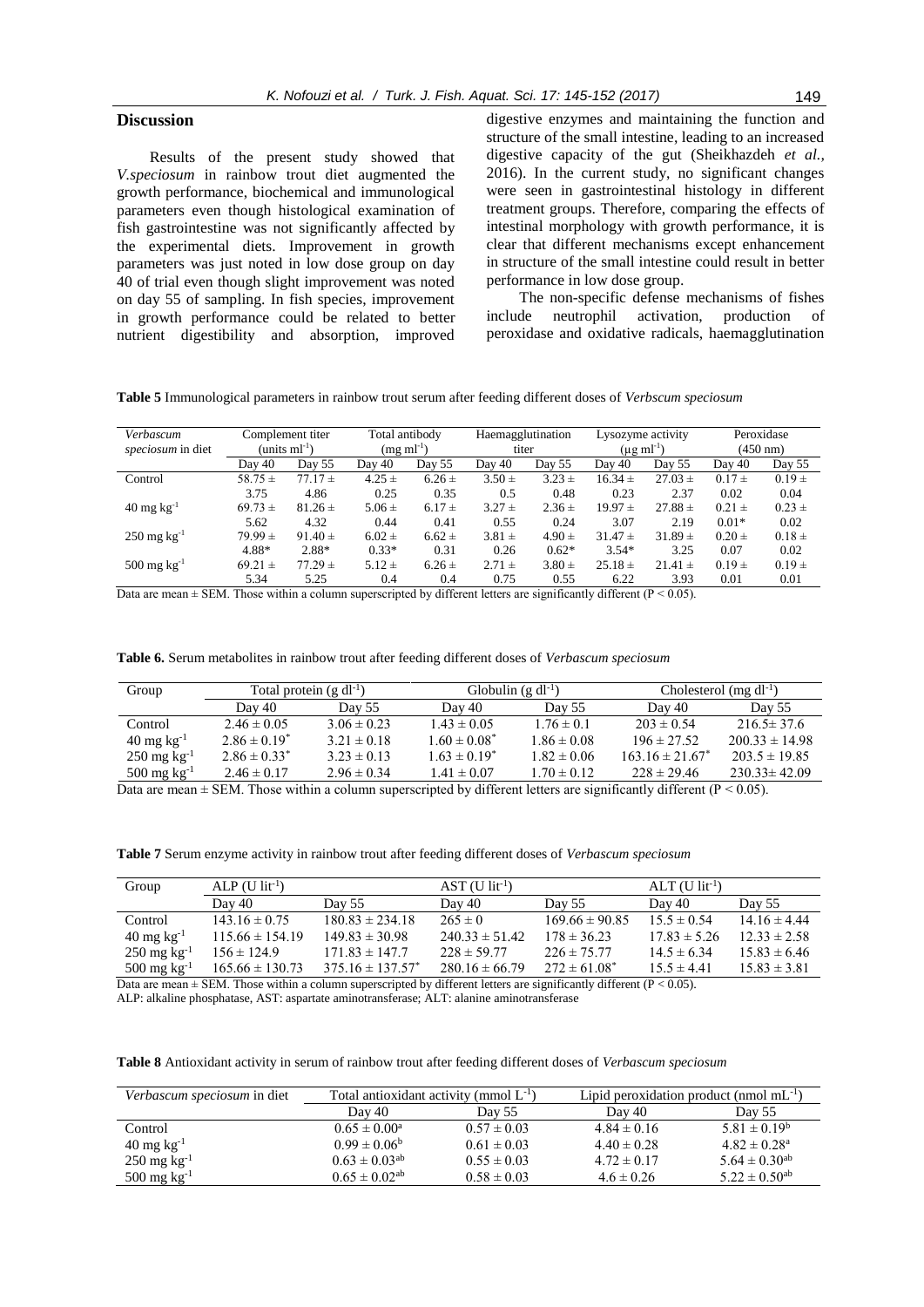activity together with initiation of other inflammatory factors (Behara and Swain. 2011). Lysozyme is responsible for bacteriolysis, opsonisation, immune response, and antimicrobial activity (Carbone and Faggio, 2016). In this study, *V.speciosum* in medium dose was able to elevate lysozyme activities in rainbow trout. Similarly, elevated lysozyme level was measured in common carp by feeding Aloe vera, *Mystus keletius* and in rainbow trout after feeding various herbal extracts including Aloe vera, *Solanum triobatum*, *Ocimum sanctum* and *Camellia sinensis* (Alishahi *et al.,* 2010; Sheikhzadeh *et al.,* 2011; Begum and Navaraji. 2012).

The alternative pathway of complement activity is also a powerful non-specific defense mechanism for protecting fish against a wide range of potentially invasive organisms, such as bacteria, fungi, viruses, and parasites (Son *et al.,* 2009). In the present study, serum complement activity in the medium dose group was significantly higher than in the control group. Similarly, elevated level of complement activity upon injection of extracts of three Korean herbs, including *Punica granatum*, *Chrysanthemum cinerariaefolium* and *Zanthoxylum schinifolium* was observed in *Paralichthys olivaceus* (Harikrishnan *et al.,* 2010).

As a natural antibody, IgM is the main immunoglobulin present in teleosts and could provide instantaneous protection of fish against pathogens (Srivastava and Pandey. 2015). Similar to previous immune parameters, supplementations of *V. speciosum* in the medium dose could augment the serum immunoglobulin level in rainbow trout.

Agglutinins are a group of proteins that have different specificities for carbohydrate binding (Saurabh *et al.*, 2010). These agglutinins are  $Ca^{2+}$ dependent and can agglutinate a number of fish pathogens, including parasites. Their ability to bind to terminal sugars on glycoproteins and glycolipids makes them important pattern recognition receptors in innate immunity. In the present study, haemagglutinin level in medium dose group was higher in comparison with the control group. Similarly, higher hemagglutination titer after administration of green tea was observed in rainbow trout (Sheikhzadeh *et al.,* 2011).

Peroxidases play an important role in defense system against extracellular bacterial and parasitic pathogens. Myeloperoxidase and eosinophil peroxidase are important active peroxidases in immune system of fish and found cytoplasmic granules of neutrophils and eosinophil, respectively (Ahmadi *et al.*, 2014). Present study showed that low dose of *V.speciosum* could increase the peroxidase activity in rainbow trout. Similarly, in rainbow trout and common carp higher peroxidase activity following the administration of *Eclipta alba* and *Euphorbia hitra* extracts were observed (Christybapita *et al.,* 2007).

Serum total protein and globulin are considered as indicators for determining immune system activation (Alishahi *et al.,* 2010). Higher protein and globulin levels in the fish fed the low and medium doses of *V.speciosum* were shown in this study. In parallel, activation of innate immune parameters was noted in these two groups. In fact, the activation of immune system was more pronounced in medium dose group in comparison with the low dose group.

*V.speciosum* could cause a decrease in serum cholesterol value of rainbow trout in middle dose. The influence of some herbs like yarrow in decreasing cholesterol in the blood of rainbow trout confirms this issue (Nafisi Bahabadi *et al.,* 2014). Similarly, decreases in cholesterol level are also reported in rainbow trout and tilapia respectively fed with silymarin extract (Banaee *et al*., 2011) and *Cynodon dactylon*, *Aegle marmelos*, *Withania somnifera*, *Zingber officinale* extracts (Immanuel *et al.,* 2009).

Liver-specific enzymes such as ALP and AST are sensitive measure of hepatotoxicity and histopathological changes. Increase in ALP and AST levels in the high dose group indicates the weakening or damage of normal liver function in this group. Further pathological studies are warranted to prove liver dysfunction in this dose of administration. Conversely, serum activity of ALP, AST, and ALT did not differ between the groups that received low and medium doses of *V.speciosum* in comparison with the control group so we propose that this herb in these doses is a safe supplement.

Present study suggests that the antioxidant activity was better in low dose group than that in control fish on days 40 and 55 even though slight increase in antioxidant activity was noted on day 55 of trial. The present study also indicates that lipid peroxidation product decreased in this treatment group compared to control group. So this herb can protect fish against oxidative stress as a potent antioxidant and free radical scavenger in fish culture. Based on the results of the previous work, the *V. speciosum* methanolic extract has antioxidant activity and remarkable phenolic content which can serve as an excellent natural source of antioxidant agents (Nofouzi, 2015). In polluted environment with oxidative stresses induced by chemicals and contaminants on aquatic organisms (Messina *et al.,* 2014), using a substance with antioxidant activity may be of particular importance.

In conclusion, this preliminary study showed that administration of *V. speciosum* has beneficial effects in rainbow trout, affecting parameters like growth performance, immunity and biochemical parameters. Further investigations are needed to fully understand the interaction between this herb and different fish species even on the molecular level.

## **Acknowledgments**

This work has been financially supported by research affairs of University of Tabriz, Tabriz, Iran. The authors would like to show their appreciation to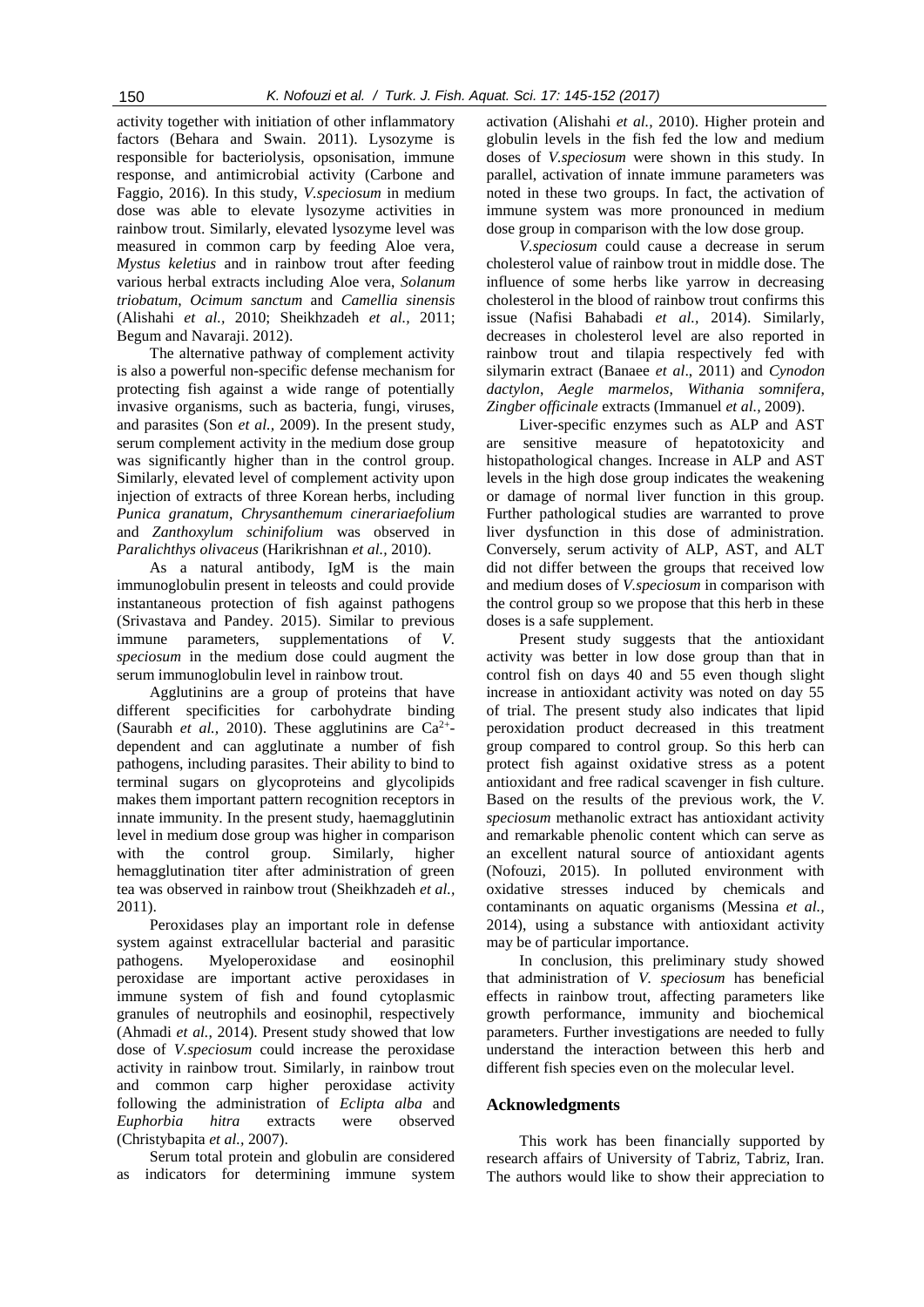Haraz cold water fish farm, Amol, Iran for providing fingerling rainbow trout and ponds for this project. We also acknowledge North Research Center Pasteur Institute of Iran, especially Mrs. Amirbozorgi for her kind help in serum sample preparation.

## **References**

- Ahmadi, K., Mirvaghefei, A.R., Banaee, M., Vosoghei, A.R. 2014. Effects of long term diazinon exposure on some immunological and haematological parameters in rainbow trout *Oncorhynchus mykiss* (Walbaum, 1792). Toxicology and Environmental Health Sciences, 6 (1): 1-7. doi: 10.1007/s13530-014-0181-1
- Alishahi, M., Ranjbar, M., Ghorbanpour, M., Peyghan, R., Mesbah, M., Razijalali, M. 2010. Effects of dietary *Aloe vera* on some specific and nonspecific immunity in the common carp (*Cyprinus carpio*). International Journal of Veterinary Research, 4 (3): 189-195.
- Andani, H.R.R., Tukmechi, A., Meshkini, S., Sheikhzadeh, N. 2012. Antagonistic activity of two potential probiotic bacteria from fish intestines and investigation of their effects on growth performance and immune response in rainbow trout (*Oncorhynchus mykiss*). Journal of Applied Ichthyology, 28:728-34. doi: 10.1111/j.1439-0426.2012.01974.x
- Banaee, M., Sureda, A., Mirvaghefi, A.R., Rafei, G.R. 2011. Effects of long term silymarin oral supplementation on the blood biochemical profile of rainbow trout (*Oncorhynchus mykiss*). Fish Physiology and Biochemistry, 37: 885-896. doi: 10.1007/s10695-011-9486-z.
- Begum, M.S.S., Navaraj, D.P.S. 2012. Synergistic effect of plant extracts supplemented diets on immunity and resistance to *Aeromonas hydrophila* in *Mystus keletius.* IOSR- Journal of Pharmacy and Biological Sciences, 2 (4): 30-36.
- Behara, T., Swain, P. 2011. Antigen adsorbed calcium phosphate nanoparticles stimulate both innate and adaptive immune response in fish*, Labeo rohita* H. Cell Immunology, 271: 350-359. doi:10.1016/j.cellimm.2011.07.015
- Carbone, D., Faggio, C. 2016. Importance of prebiotics in aquaculture as immunostimulants. Effects on immune system of Sparus aurata and Dice ntrarchus labrax, Fish and Shellfish Immunology, 54: 172-178. doi: 10.1016/j.fsi.2016.04.011
- Christybapita, D., Divyagnaneswari, M., Michael, R.D. 2007. Oral administration of *Eclipta alba* leaf aqueous extract enhances the non-specific immune responses and disease resistance of *Oreochromis mossambicus*. Fish and shellfish Immunology, 23: 840-852.
- Cuesta, A., Rodriguez, A., Esteban, M.A., Meseguer, J. 2005. *In vivo* effects of propolis, a honeybee product, on gilthead seabream innate immune responses. Fish and Shellfish Immunology, 18:71-80. do[i:10.1016/j.fsi.2004.06.002](http://dx.doi.org/10.1016/j.fsi.2004.06.002)
- Faggio, C., Fazio, F., Marafioti, S., Arfuso, F., Piccione, G. 2015.Oral Administration of Gum Arabic: Effects On Haematological Parameters And Oxidative Stress Markers In Mugil Cephalus. Iranian Journal of Fisheries Sciences, 14(1): 60-72.
- Faggio, C., Fedele, G., Arfuso, F., Panzera, M., Fazio, F. 2014. Haematological and biochemical response of Mugil cephalus after acclimation to captivity. Cahiers de Biologie Marine, 55: 31-36
- Guardiola, F.A., Porcino, C., Cerezuela, R., Cuesta, A., Faggio, C., Esteban, M.A. 2016. Impact of date palm fruits extracts and probiotic enriched diet on antioxidant status, innate immune response and immune-related gene expression of European seabass (Dicentrarchus labrax). Fish and Shellfish Immunology, 52:298-308. doi: 10.1016/j.fsi.2016.03.152.
- Harikrishnan, R., Heo, J., Balasundaram, C., Kim, M., Kim, J., Han, Y., Heo, M. 2010. Effect of traditional Korean medicinal (TKM) triherbal extract on the innate immune system and disease resistance in *Paralichthys olivaceus* against *Uronema marinum*. Veterinary Parasitology, 170: 1-7. doi:10.1016/j.vetpar.2010.01.046
- Immanuel, G., Uma, R.P., Iyapparaj, P., Citarasu, T., Punitha Peter, S.M., Micheal Babu, M., Palavesam, A. 2009. Dietary medicinal plant extracts improve growth, immune activity and survival of tilapia *Oreochromis mossambicus*. Journal of Fish Biology, 74: 1462-1475. doi: 10.1111/j.1095- 8649.2009.02212.x.
- Messina, C.M., Faggio, C., Laudicella, A.V., Sanfilippo, M., Trischitta, F., Santulli, A. 2014. Effect of sodium dodecyl sulfate (SDS) on stress response in the Mediterranean mussel (Mytilus Galloprovincialis): Regulatory volume decrease (RVD) and modulation of biochemical markers related to oxidative stress. Aquatic Toxicology, 157: 94–100. doi: 10.1016/j.aquatox.2014.10.001.
- Nafisi Bahabadi, M., Banaee, M., Taghiyan, M., Nematdoust Haghi, B. 2014. Effects of dietary administration of yarrow extract on growth performance and blood biochemical parameters of rainbow trout (*Oncorhynchus mykiss*). International Journal of Aquatic Biology, 2 (5): 275-285.
- Nofouzi, K. 2015. Study on the antioxidant activity and *in vitro* antifungal activity of *Verbascum speciosum*  methanolic extract. Journal of Mycology Research, 2  $(2)$ : 97-103.
- Nootash, S., Sheikhzadeh, N., Baradaran, B., Khani Oushani, A., Maleki Moghadam, M.R., Nofouzi, K., Monfaredan, A., Aghebati, L., Zare, F., Shabanzadeh, S. 2013. Green tea (*Camellia sinensis*) administration induces expression of immune relevant genes and biochemical parameters in rainbow trout (Oncorhynchus mykiss). Fish and Shellfish (*Oncorhynchus mykiss*). Fish and Shellfish Immunology, 35: 1916-1923. doi: 10.1016/j.fsi.2013.09.030
- Saurabh, S., Sahoo, P.K., Mohanty, B.R., Mohanty, J., Jena, J.K., Mukherjee, S.C., Sarangi, N. 2010. Modulation of the innate immune response of rohu *Labeo rohita* (Hamilton) by experimental freshwater lice *Argulus siamensis* (Wilson) infection. Aquaculture Research, 41: 326-335. doi: 10.1111/j.1365-2109.2010.02538.x
- Sheikhzadeh, N., Nofouzi, K., Delazar, A., Oushani, A.K. 2011. Immunomodulatory effects of decaffeinated green tea (*Camellia sinensis*) on the immune system of rainbow trout (*Oncorhynchus mykiss*). Fish and Shellfish Immunology, 31: 1268-1269. doi:10.1016/j.fsi.2011.09.010
- Sheikhzadeh, N., Tayefi-Nasrabadi, H., Khani Oushani, A., Najafi Enferadi, H. 2012. Effects of *Haematococcus pluvialis* supplementation on antioxidant system and metabolism in rainbow trout (*Oncorhynchus mykiss*). Fish Physiology and Biochemistry, 38, 413-419. doi: 10.1007/s10695-011-9519-7.